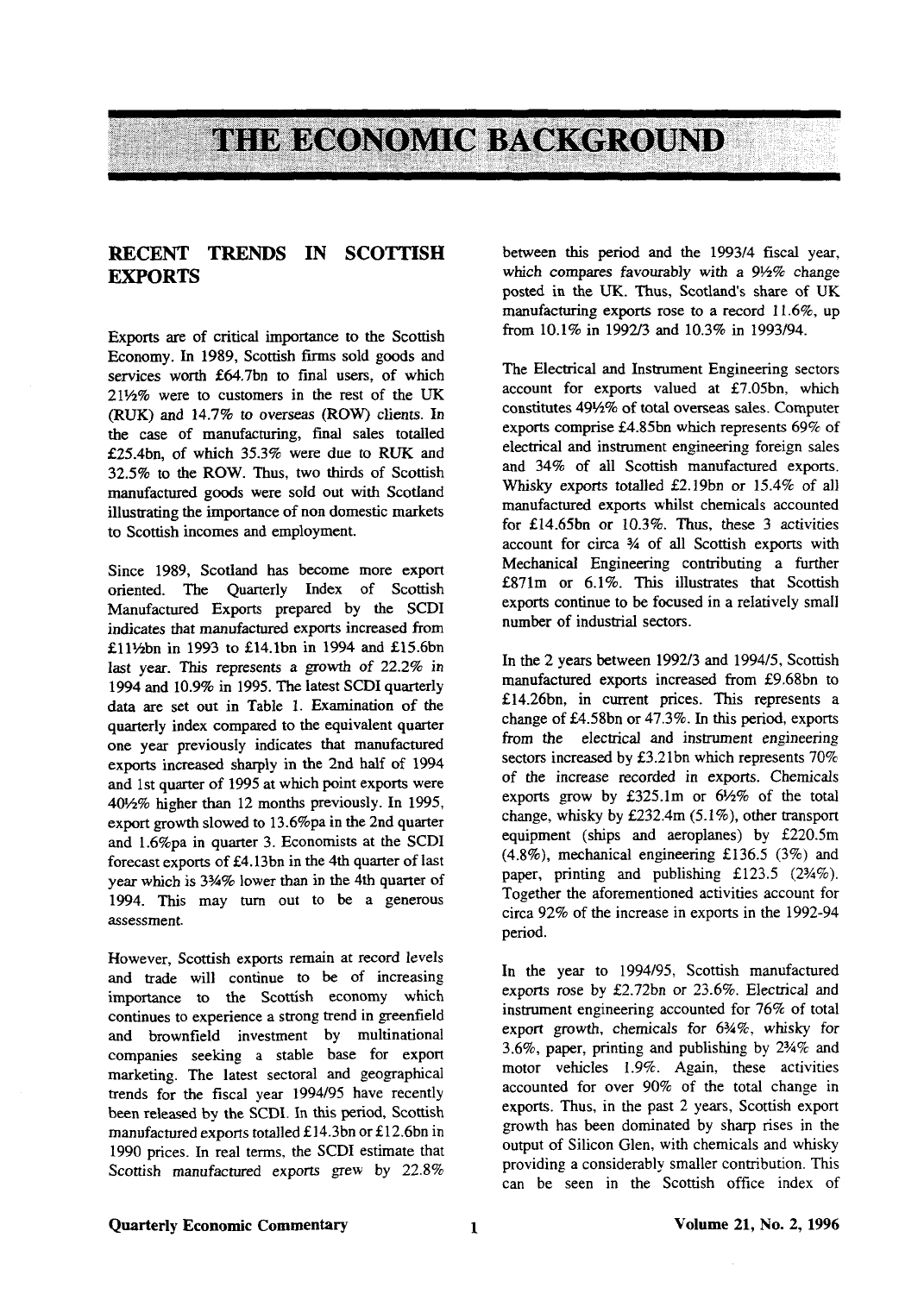production, which indicates that output in electrical and instrument engineering grew by circa 25% in both 1993 and 1994. Clearly, exports have played a significant role in this impressive story.

Table 2 sets out the geographical distribution of Scottish manufactured exports for the period 1992/3 to 1994/95. In 1994/5, the EU accounted for 55% of exports, EFTA 10%%, North America 11%% and the Far East, including Japan, a further 13.1%. Thus, mainland Europe accounted for circa two thirds of total Scottish exports. The share due to the EU is down from 58%% in 1992/93 but up from the 52.9% posted in 1993/93. In 1993, the EU economy contracted by 0.4% but recovered in 1994 to grow by 2%% and by 2.8% in 1995. Thus, export performance in EU markets follows the pattern of output growth in that area. In addition, the share of manufactured exports shipped to Japan fell from 4 J /2% in 1992/3 to 3.4% in 1994/5, again reflecting the sluggish nature of the Japanese economy which grew by 1.1% in 1992, fell by -14% in 1993 and grew by a  $\frac{1}{2}\%$  in 1994.

Between 1992/3 and 1994/5, Scottish manufactured exports grew by £4.58bn or 47.3%. The EU accounted for a rise of £2.17bn or 47.1% of the total increase, with EFTA accounting for 17V4% and the Pacific tiger economies a further 17%. Within the EU, France accounted for nearly *V\** of the total rise in exports and 52% of the rise in shipments to the EU. Across this period, France replaced Germany as the top market for Scottish manufactured exports. Germany remains the 2nd largest destination for Scottish exports accounting for 11% of the total. Between 1992 and 1994, exports to Germany rose £118m which represents 2.6% of the total growth in exports of £4.58bn. The USA remained our 3rd largest export market in the 1992-94 period accounting for 10%% of overseas shipments and 7%% of the total rise in the this period.

Holland ranked as our 4th largest export market with sales of £1.38bn in 1994/5. Dutch sales increased by £444m in the 1992/3 to 1994/5 period, representing 9%% of the total increase. Italy remains Scotland's 5th largest foreign market with sales of £800m or 5.6% of total exports. In the 1992-94 period, sales to the Italian market increased by £193m which accounts for 4V4% of the total rise in manufactured exports. Exports to the EFTA countries rose by £794m or 108.2% to comprise 10.7% of overseas sales and account for 17.3% of the growth in exports. Exports to the orient, excluding Japan, rose by £778m or 128% which represents 9.7% of Scottish exports and 17% of the increase in overseas trade in manufactures. Although small in terms of the share of Scottish export sales, shipments to Australasia rose by 105.8% and to Eastern Europe by 162.2%.

# **PROSPECTS FOR SCOTTISH EXPORT MARKETS**

The world economy slowed in 1995 following strong growth in 1994. In 1994, world output rose sharply following a period of weak growth and recession. Thus G7 GDP grew by *\Vi%* in 1992, 1.1% in 1993 before advancing by 2.9% in 1994, whilst EU income rose by 1% in 1992, declined by 0.4% in 1993 before rising strongly by 2%% in 1994. In the case of the OECD industrialised countries, GDP grew by *Wi.%* in 1992, 1% in 1993 and 2.8% in 1994. In 1993, Japan, Germany, France and Italy all experienced recessions which lagged behind those experienced by the US in 1991 and the UK in 1990 to 1992. With the exception of Japan, all the major economies recovered strongly in 1994.

In this period, consumer price inflation fell across the industrialised world. In the OECD, inflation fell from 3.5% in 1992 to 2.3% in 1994 whilst in the EU inflation tumbled from  $4.9\%$  in 1992 to  $3\frac{1}{2}\%$  2 years later. Similarly, G7 inflation tumbled from 3.2% in 1992 to 2% in 1994. The falls in inflation reflect the fiscally induced slowdown across the industrialised world and are evident in most countries in Europe, North America and Asia. However inflation has continued to abate as growth has resumed reflecting sizeable output gaps in most countries.

In 1995, growth abated as countries responded to previous fiscal tightening. G7 output growth averaged circa 21/2%, the EU averaged 2.7% and OECD growth is estimated at 2½%. Growth was checked most dramatically in Germany where the outturn is expected to have been between 2% and 2W%pa last year. The US also experienced a slowdown with output rising by 3.2% compared with 4.1% in 1994. In Holland and France, output remained firm although both economies were weakening at the end of the year. With no major inflationary worries, countries have responded by cutting base rates, most recently in Germany and the UK. It is this slowing of the pace of growth in all markets which has prompted the slowdown in Scottish export growth evident in 1995.

#### **Quarterly Economic Commentary Volume 21, No. 2,1996**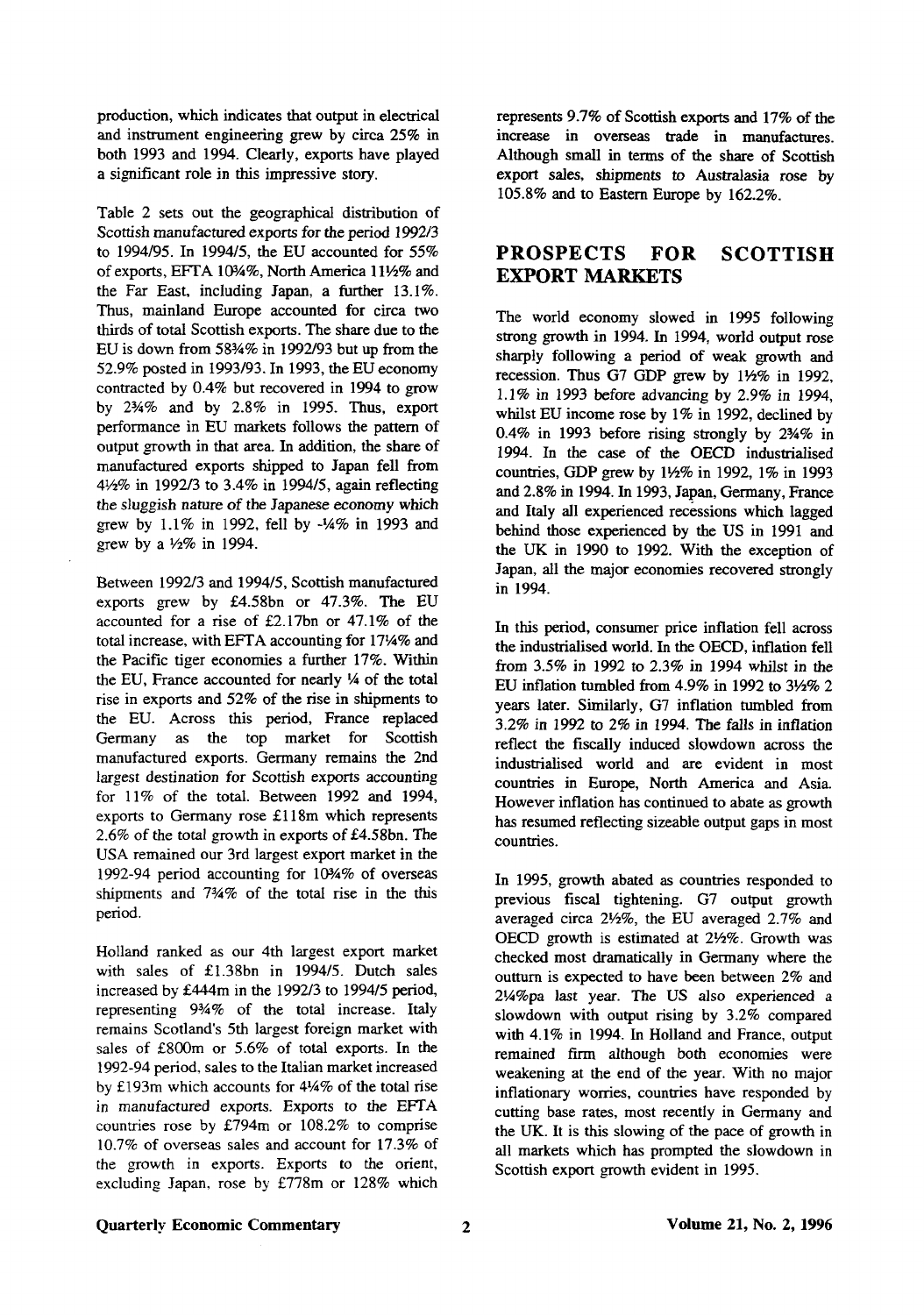This year we expect growth to slow further. The situation is particularly worrying in Scotland's 3 largest export markets. In France, consumer and business sentiment has collapsed on the back of considerable disillusion with the stance of the Chirac administration. We expect French GDP to grow by under 2%, constrained by modest growth in both public and private consumption. Although French interest rates are expected to fall, there remains a substantial premium compared with other countries which will serve to stem an run on the franc. We expect French GDP to increase by 2<sup>1/4</sup>% next year as consumers expenditure recovers modestly and investment grows more strongly. However, the former will be constrained by ongoing rises in unemployment which is expected to average 12V2% in 1997. As elsewhere inflation is forecast to remain subdued.

The German economy faced a difficult period in the 2nd half of 1995 and commentators have been busy scaling down forecasts for German activity. At the time of writing, business and consumer sentiment is weakening rapidly. We expect further falls in German interest rates which will help stabilise output at a time of ongoing fiscal tightening designed to keep Germany on track relative to the EMU convergence criteria. This suggests a slackening of the growth in public consumption to under  $1\frac{1}{2}\%$ . The DM will remain strong restricting the scope for export growth, whilst investment is likely to increase only modestly with a firm trend in plant and equipment offset by a torrid outlook for construction. We expect that private consumption growth will fall to under 2% this year and that stockbuilding will resume extremely modestly. Thus, we expect the German economy to grow by a little under 2% this year.

The outlook for Germany in 1997 is better. We expect that public consumption will be reined back further and grow by less than  $\frac{1}{2}\%$ . However, private consumption will recover firmly and investment growth will average *2<sup>l</sup>A%* on the back of a 5% increase in spending on plant and equipment and a modest recovery in the housing market. German GDP is forecast to grow by 2.3% next year whilst German unemployment is expected to fall slightly in 1997 to 9% from 9.4% in 1996. In the next two years we expect average earnings to rise by under 4% pa and German inflation to rise slightly next year.

A strong recovery is expected in Japan following a period of weakness. Growth in the Japanese economy is expected to be 2.7% both this year and

next whilst growth in the rest of Asia is likely to increase from 8% this year to *%Vi%* in 1997. In America, fiscal policy remains tight and real interest rates high. US growth is likely to abate from  $3\frac{1}{4}\%$ last year to 2% this year before recovering to  $2\frac{1}{2}\%$ in 1997. The slowdown in the US is due to faltering private consumption and expected cuts in public consumption, at a time when the fast growth in capital formation is likely to fall sharply from the 12 $4\%$  evident in 1994 and the 10 $4\%$  posted last year. The slowdown is evident in all sectors but likely to be particularly strong in residential construction.

## CONCLUDING REMARKS

World growth is generally expected to further weaken in 1996 before recovering in 1997. In the G7, GDP is forecast to rise by 2.1% in 1996, by 2.3% in the EU and by 2¼% across the OECD. In 1997, G7 growth is projected at  $2\frac{1}{2}\%$  whist output is expected to rise at a similar rate in the EU. The OECD industrial economies are forecast to advance by 2.6%. As an exercise, we have constructed a GDP growth measure for Scottish export markets. This is derived by weighting overseas countries growth rates by the Scottish export shares posted in 1994/5. This indicates that Scottish export markets grew by 3.3% in 1994 and by 3% in 1995 which is consistent with the export slowdown expected last year.

This year, we expect GDP in Scottish export markets to rise by 2.6% before growing by 3% in 1997. Ceteris paribus, this suggests that Scottish export growth should slow further this year compared with 1995 before accelerating again in 1997.

The lacklustre prospects for overseas trade will also affect the performance of the UK economy where the Treasury expect the non oil economy to grow by 234% this year. This is based on the interaction between a strengthening of consumers expenditure and sentiment, a recovery in the housing market, a strong trend in business investment and a 5%% increase in overseas exports. The latter appears optimistic in light of our analysis and may affect the achievement of the growth forecast both directly and through the impact on business confidence. However, we believe that the UK, like other countries is on track for a high growth low inflation outcome in 1997 and beyond.

#### **Quarterly Economic Commentary**  3 3 Volume 21, No. 2, 1996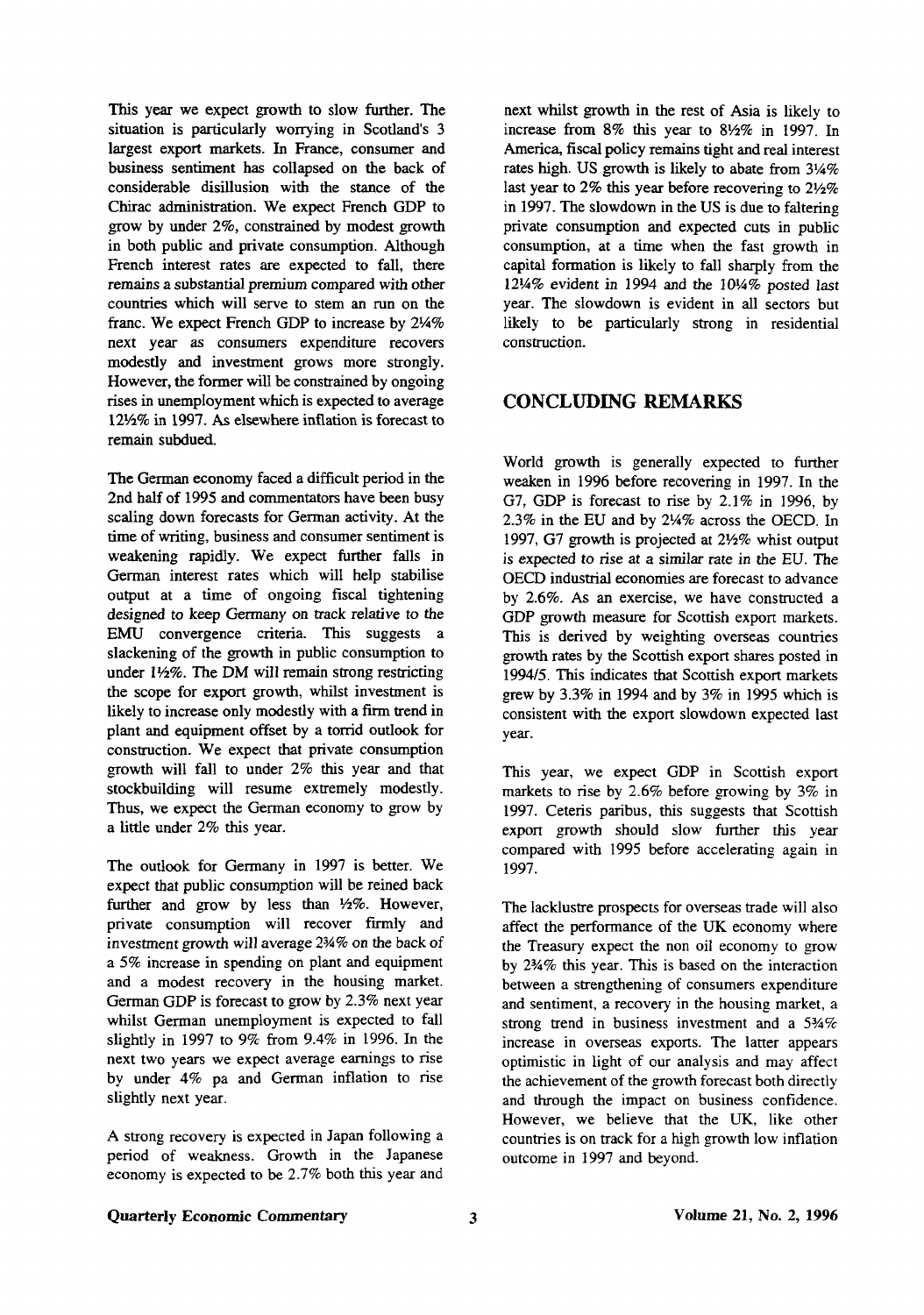| (i)<br>Quarterly Estimates     |       |       |                         |                      |  |  |  |  |
|--------------------------------|-------|-------|-------------------------|----------------------|--|--|--|--|
| Quarter                        | Index | £bn   | Quarterly<br>Change (%) | Annual Change<br>(%) |  |  |  |  |
| 93/1                           | 100.0 | 2.57  |                         |                      |  |  |  |  |
| 93/2                           | 111.7 | 2.87  | 11.7                    |                      |  |  |  |  |
| 93/3                           | 109.3 | 2.82  | $-2.1$                  |                      |  |  |  |  |
| 93/4                           | 126.9 | 3.28  | 16.1                    |                      |  |  |  |  |
| 94/1                           | 114.7 | 2.95  | $-9.6$                  | 14.7                 |  |  |  |  |
| 94/2                           | 127.9 | 3.29  | 11.5                    | 14.5                 |  |  |  |  |
| 94/3                           | 138.1 | 3.55  | 8.0                     | 26.3                 |  |  |  |  |
| 94/4                           | 167.0 | 4.29  | 20.9                    | 31.6                 |  |  |  |  |
| 95/1                           | 161.2 | 4.14  | $-3.5$                  | 40.6                 |  |  |  |  |
| 95/2                           | 145.2 | 3.73  | $-9.9$                  | 13.6                 |  |  |  |  |
| 95/3                           | 140.2 | 3.60  | $-3.4$                  | 1.6                  |  |  |  |  |
| 95/4 (Forecast)                | 160.8 | 4.13  | 14.7                    | $-3.7$               |  |  |  |  |
| (ii)<br><b>Annual Averages</b> |       |       |                         |                      |  |  |  |  |
|                                | Index | £bn   | <b>Annual Change</b>    |                      |  |  |  |  |
| 1993                           | 112.0 | 11.54 |                         |                      |  |  |  |  |
| 1994                           | 136.9 | 14.08 | 22.2                    |                      |  |  |  |  |
| 1995 (Forecast)                | 151.9 | 15.60 |                         | 10.9                 |  |  |  |  |

# **TABLE 1 SCOTTISH MANUFACTURING EXPORTS: 1993-95 QUARTERLY TRENDS**

### **TABLE 2 SCOTTISH MANUFACTURING EXPORTS: 1992/93 - 1994/95 GEOGRAPHICAL DISTRIBUTION**

|                | Exports <i>fm</i> |       |       | <b>Shares</b> |       |       | Changes (%) |         |       |
|----------------|-------------------|-------|-------|---------------|-------|-------|-------------|---------|-------|
|                | 1992              | 1993  | 1994  | 1992          | 1993  | 1994  | 92/93       | 93/94   | 92/94 |
| EU             | 5687              | 6101  | 7843  | 58.7          | 52.9  | 55.0  | 7.3         | 28.6    | 37.9  |
| France         | 1218              | 1542  | 2338  | 12.6          | 13.4  | 16.4  | 26.6        | 51.6    | 92.0  |
| Germany        | 1445              | 1520  | 1563  | 14.9          | 13.2  | 11.0  | 5.2         | 2.8     | 8.2   |
| Holland        | 937               | 947   | 1381  | 9.7           | 8.2   | 9.7   | 1.1         | 45.8    | 47.4  |
| Italy          | 607               | 622   | 800   | 6.3           | 5.4   | 5.6   | 2.5         | 28.6    | 31.8  |
| Spain          | 474               | 450   | 529   | 4.9           | 3.9   | 3.7   | $-5.1$      | 17.6    | 11.6  |
|                |                   |       |       |               |       |       |             |         |       |
| North America  | 1291              | 1555  | 1644  | 13.3          | 13.5  | 11.5  | 20.4        | 5.7     | 27.3  |
| <b>USA</b>     | 1174              | 1430  | 1530  | 12.1          | 12.4  | 10.7  | 21.8        | 7.0     | 30.3  |
|                |                   |       |       |               |       |       |             |         |       |
| <b>EFTA</b>    | 734               | 1291  | 1528  | 7.6           | 11.2  | 10.7  | 75.9        | 18.4    | 108.2 |
| Other Far East | 608               | 911   | 1386  | 6.3           | 7.9   | 9.7   | 49.8        | 52.1    | 128.0 |
| Japan          | 436               | 453   | 492   | 4.5           | 3.9   | 3.4   | 3.9         | 8.6     | 12.8  |
| Latin America  | 306               | 421   | 450   | 3.2           | 3.6   | 3.2   | 37.6        | 6.9     | 47.1  |
| Middle East    | 265               | 352   | 334   | 2.7           | 3.1   | 2.3   | 32.8        | $-5.1$  | 26.0  |
| Australasia    | 103               | 134   | 212   | 1.1           | 1.2   | 1.5   | 30.1        | 58.2    | 105.8 |
| Eastern Europe | 74                | 120   | 194   | 0.8           | 1.0   | 1.4   | 62.2        | 61.7    | 162.2 |
| Africa         | 178               | 202   | 181   | 1.8           | 1.8   | 1.3   | 13.5        | $-10.4$ | 1.7   |
|                |                   |       |       |               |       |       |             |         |       |
|                | 9682              | 11540 | 14264 | 100.0         | 100.0 | 100.0 | 19.2        | 23.6    | 47.3  |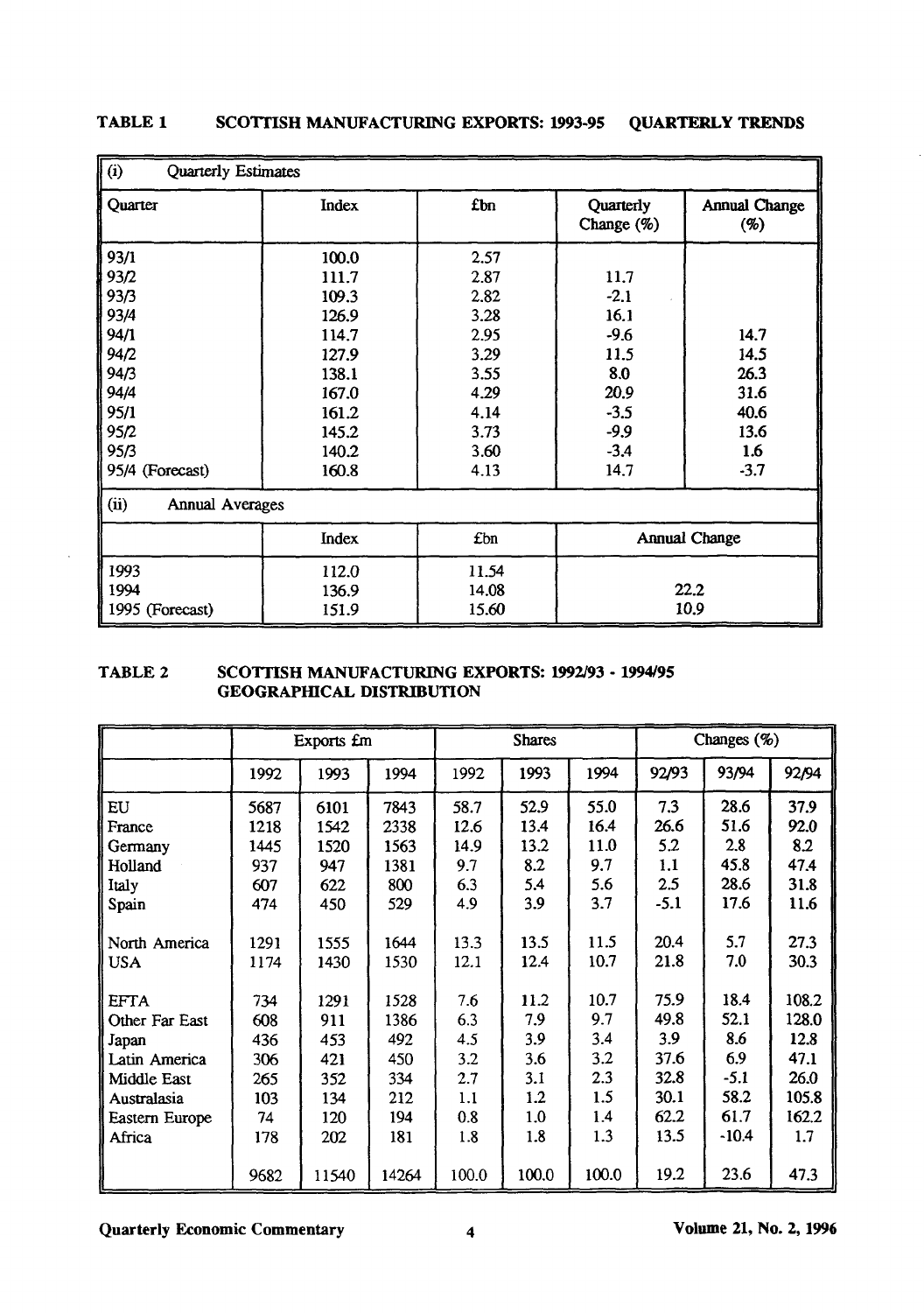### **UK MACROECONOMIC TRENDS**

In the third quarter of 1995, the provisional estimate of **GDP at market prices** - 'money' GDP - rose by 0.8%. After allowing for inflation and adjusting for factor costs, GDP grew by 0.4% during the quarter, compared with the 0.5% increase recorded in the second quarter of 1995. Over the year to the third quarter, **'real' GDP** is estimated to have risen by 2.1%. When oil and gas extraction are excluded 'real' GDP is estimated to have risen by 0.3% in the third quarter and by 2.1% over the same period a year ago. Output of the production industries in the third quarter is estimated to have risen 0.5%, with output rising by 1.2% compared with the same period a year ago. Within production, **manufacturing** experienced an increase in output of 0.2% in the third quarter, output of the **other energy and water** supply industries rose by 0.9%, and **mining & quarrying, including oil & gas extraction** rose by 2.3%. Manufacturing output in the third quarter was 1.2% above the same period a year ago. The output of the service sector rose by 0.6% in the third quarter and by 3.2% over the third quarter 1994.



Preliminary estimates of **4th quarter GDP** indicate a 0.4% increase compared with the diird quarter and a 1.8% rise over a year earlier. **GDP excluding oil and gas extraction** is estimated to have risen by 0.4% in the fourth quarter and by 1.7% over the fourth quarter of 1994. **Output of the production industries** is estimated to have changed little in final quarter of 1995, with the output of the service **sector** estimated to have grown at a similar rate to earlier quarters of 1995. **GDP** for the year is estimated to have risen by 2.6% compared with 1994 and by 2.5% when oil and gas production is excluded.

The CSO's **coincident** cyclical **indicator** for October 1995, which attempts to show current turning points around the long-term trend, remained largely unchanged. The index reached its abovetrend peak in April 1995, fell back slightly in May, June and July, picked up again in subsequent months and still remains above trend. The **shorter leading index,** which attempts to indicate turning points about six months in advance, showed little movement in November. The index peaked in January 1994 and has fluctuated on a gradual downward trend ever since. The **longer leading index,** which purports to indicate turning points about one year in advance, fell slighdy in November 1995 so continuing the steady fall in the series since mid-1994.

In die third quarter of 1995, **real consumers' expenditure** rose by 0.7% after increasing by 0.8% in the second quarter. Spending during die third quarter rose by 2.6% on the same period a year earlier.

The official **retail sales** volume figures seasonally adjusted for December 1995, were 0.4% above the November figure. Over the year to December, the volume of seasonally adjusted sales rose by 1.7%. Taking the three months to December, the volume of retail sales rose by 0.8% over die preceding three months and by 1.2% over the same period a year earlier.

There are indications that consumer demand should pick up during 1996. The amount of outstanding **consumer credit** continued to rise in the third quarter of 1995 and then expanded more rapidly than generally expected in October. The **personal saving ratio** fell from 10.2% in the first quarter 1995 to 9.3% in the second quarter and then to 8.6% in the third quarter. The underlying increase in **average weekly earnings** in die year to November 1995 is provisionally estimated to have been 3.25%, an annual increase which has remained the same since July. **Real personal disposable**  income rose by 1.6% in the third quarter over the same period in 1994 and is estimated to be 2% higher in 1995 over 1994.

**General government final consumption** rose by 0.3% in the third quarter 1995. Government consumption in the third quarter was  $0.9\%$  higher than in die corresponding quarter of 1994.

Real gross **fixed investment** or Gross domestic fixed capital formation *fell* by 2.2% in the third quarter to a level 0.6% higher than in the third quarter 1994. Capital expenditure by manufacturing industries rose (in real terms) by 2.3% in die third

#### **Quarterly Economic Commentary Volume 21, No. 2, 1996**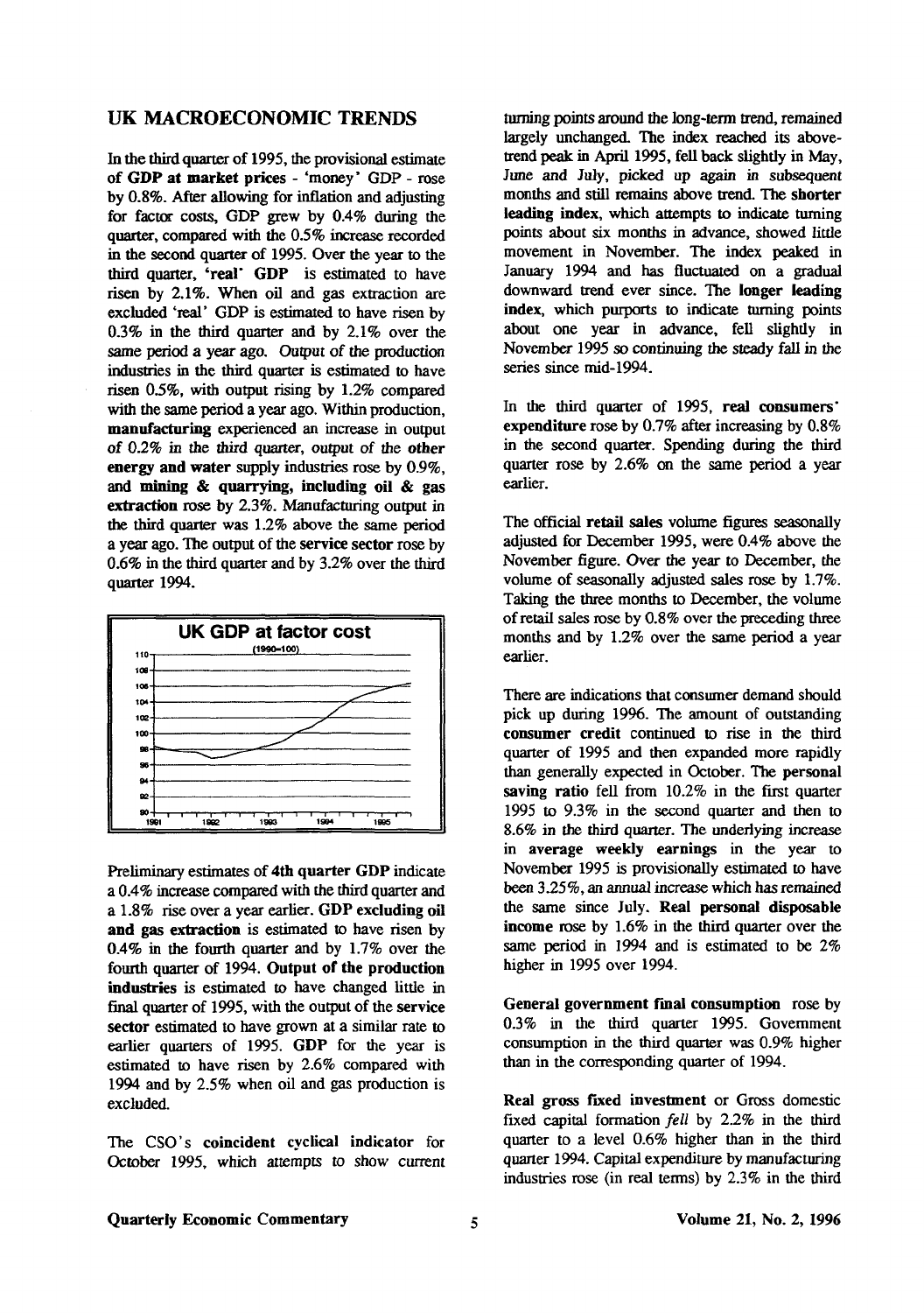quarter and by 12.3% over the third quarter 1994.

Turning to the **balance of payments,** the **current account** for the third quarter 1995 was, after seasonal adjustment, in *deficit* to the tune of £1.3bn, compared to revised estimates of deficits of £1.2bn in the second quarter, and £0.9bn in the first quarter. The surplus on **invisible trade** amounted to £2bn, almost the same as in the second quarter. On **visible trade,** the visible deficit deteriorated to £3.4bn from £3.2bn in the second quarter and £1.9bn in the first quarter. The surplus on the **oil account** fell to £0.904bn from £1.126bn in the second quarter and £1.278bn in the first quarter.

### **UK LABOUR MARKET**

#### **Employment and Unemployment**

Seasonally-adjusted UK claimant unemployment fell by 28,400 in the quarter to December 1995, and by 181,600 over die full year. UK unemployment now stands at 2,236,900, giving an overall unemployment rate of 8.0%, with a male and female rate of 10.8% and 4.4% respectively.



Although the number of unemployed continues to decline, the rate of decline is now small and this was accompanied by a slight reduction of 0.7% in the number of unfilled vacancies in the quarter to December. Total UK employment in September 1995 was 25,700,000, a reduction of 22,000 (0.1%) in the quarter from June, though an increase of 81,000 (0.3%) in the year from September 1994. Though the number of employees in employment has shown a slight rise since March, the numbers of self employed and those on work-related government training schemes has been falling. UK employment in manufacturing and die mining, energy and water supply industries fell in the quarter to September, but this was offset by an employment increase in services. Data for the

British non-service industries are available to November and these figures show a small increase for manufacturing, but a small fall in the other nonservice sectors. These employment, unemployment and vacancy figures for the end of 1995 suggest some stability in die labour market, though obviously at a rather high level of overall unemployment

### **Earnings and Productivity**

In November, overall underlying annual wage inflation stood at 3.25%, though the actual growth was a little higher at 3.5%. For the last two years the annual wage inflation figure has remained very stable, lying within a narrow 3-4% band. There continues to be a discemable differential between manufacturing and service sector wage increases: though this has narrowed a little in die last quarter. The underlying year-on-year increase in average earnings to November was 4.0% in manufacturing and 2.75% in services. The rate of growth of labour productivity in the whole economy has been falling since the second quarter of 1994, when it reached a level of 3.8%: in the third quarter of 1995 productivity was 1.6% above productivity in the same quarter of 1994. This process is even more marked for manufacturing. Here labour productivity is actually falling, being 0.5% lower in November 1995 than it had been a year earlier. The implication for unit labour costs for the whole economy is that in the third quarter of 1995 these were 0.8% higher than for the same quarter in the previous year. However, for manufacturing, die increase in unit labour costs is higher and growing. In die third quarter manufacturing unit labour costs were 3.7% above their level for the same quarter in 1994: die comparable figures for the first two quarters had been 2.0% and 3.1% respectively.

# **UK OUTLOOK**

The growth of the UK economy, particularly manufacturing output, continued to slow towards the end of 1995. GDP growth in 1995 is now provisionally estimated to have been 2.6%, lower than Treasury forecasts earlier in the year and lower even than die Chancellor's 2.75% forecast in the recent Budget The consensus of independent forecasters is that the Government's forecast of GDP growth of 3% in 1996 will also prove to be too high. However, there is litde support for the view diat die economy is sliding towards recession.

Growth slowed even further during the second half